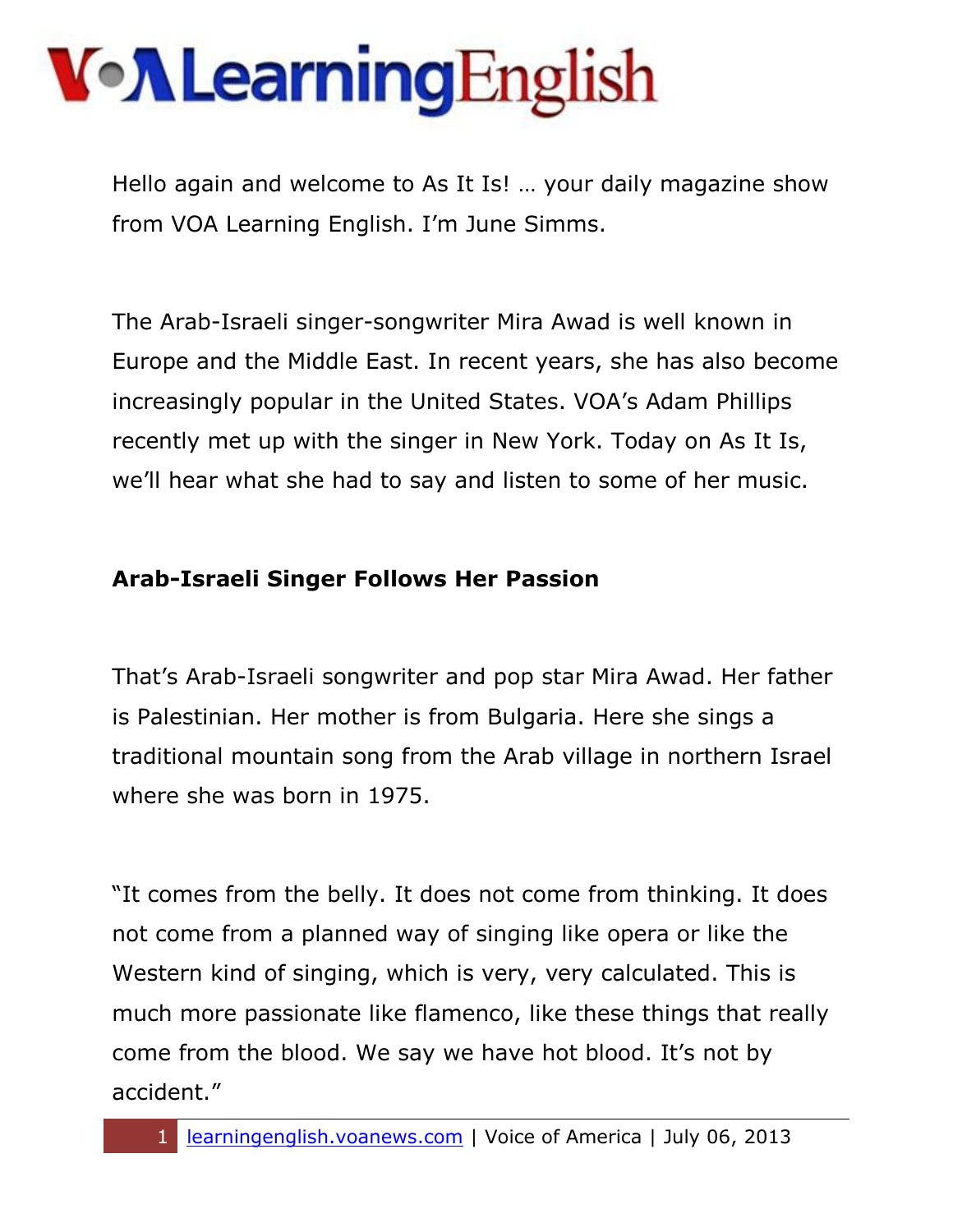There is an altogether different sort of heat in the soulful Europop songs that Awad's fans are most familiar with. Consider "All My Faces," the title song from her 2011 album.

"It only tackles the level of my womanhood. But it's like that about everything. We all have many faces. No one is one thing. That's boring. We are all made of many, many, many, many, many layers."

Awad says this style of music would have raised eyebrows in her home village. Yet her village, she says was relatively modern compared to many Arab communities in the Galilee region.

"But nevertheless, it's an Arab culture and still it is very patriarchal and the father decides for the family, the man decides for the woman. A woman is expected to go study, go work, have a career but choose the family life eventually. And I didn't. I wanted a career. I wanted to go and follow my passions. The word 'passions' is scary in a culture like the one I come from. A woman having passions, that's a woman that you can't control."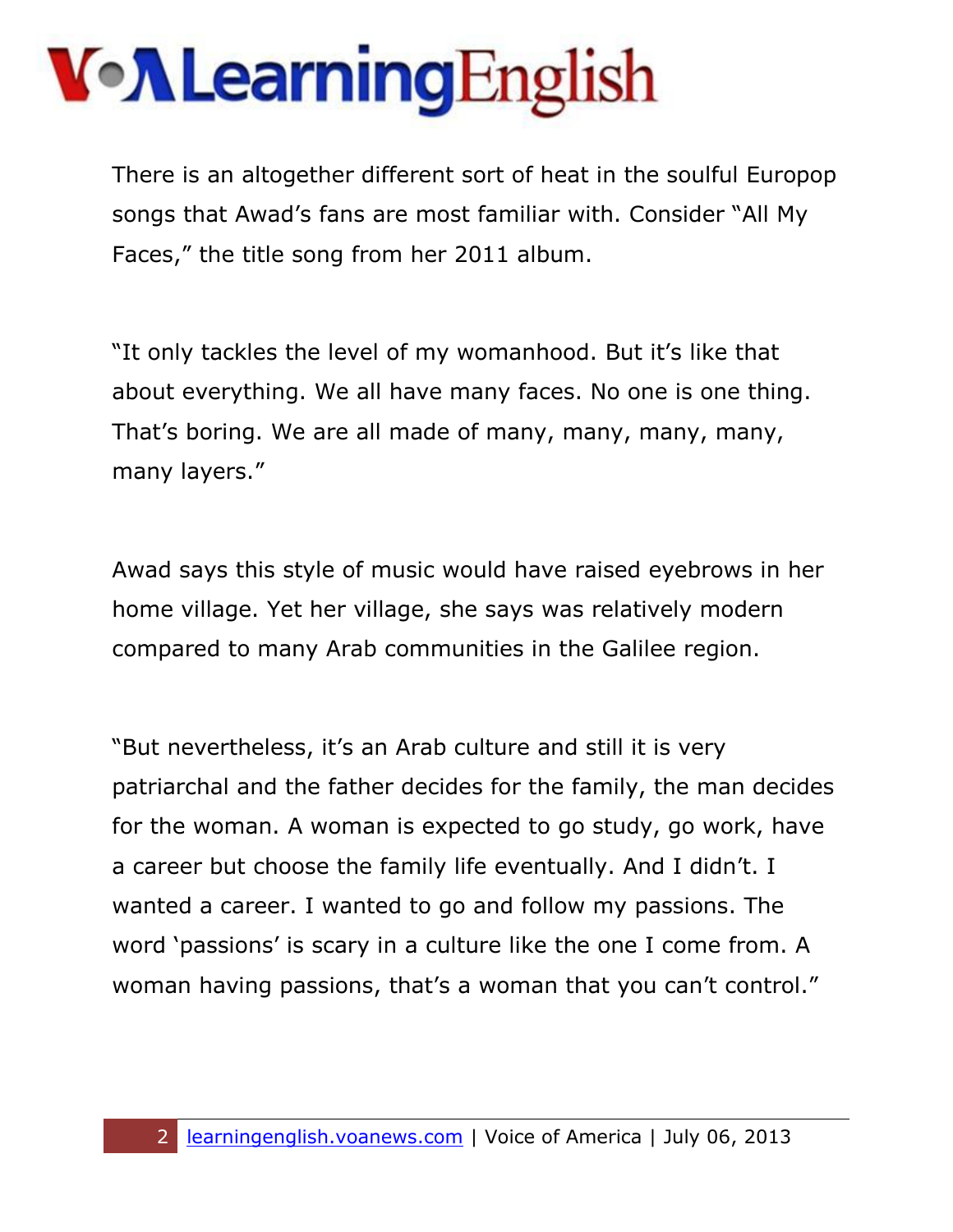### VollearningEnglish

### **Breaking Away From Cultural Traditions**

Awad's history of protest and activism began at the age of 16, when she started to play in her own rock and roll band. The neighbors would often gossip and disapprove when her bandmates, all males, would pick her up in the village square and drive to nearby Nazareth to rehearse.

"It was very difficult for them to understand how come my father is letting me do that and they started even to interfere with the upbringing, you know [saying], 'Take hold of your daughter. Put her in her place.' So actually that's the place that I started from protesting -- to have an equal say about my own life, to have a say at all about my own life and to choose differently if I liked to, as a woman."

Awad left her village as soon as she could and enrolled at a university in Haifa. The Israeli city is well known for its mixed Jewish and Arab population. Awad had never defined herself in ethnic terms. But on campus, her fair skin and green eyes did not fit the common idea of what Palestinians looked like. Jewish students thought she was Jewish, and what some would say about Arabs angered her.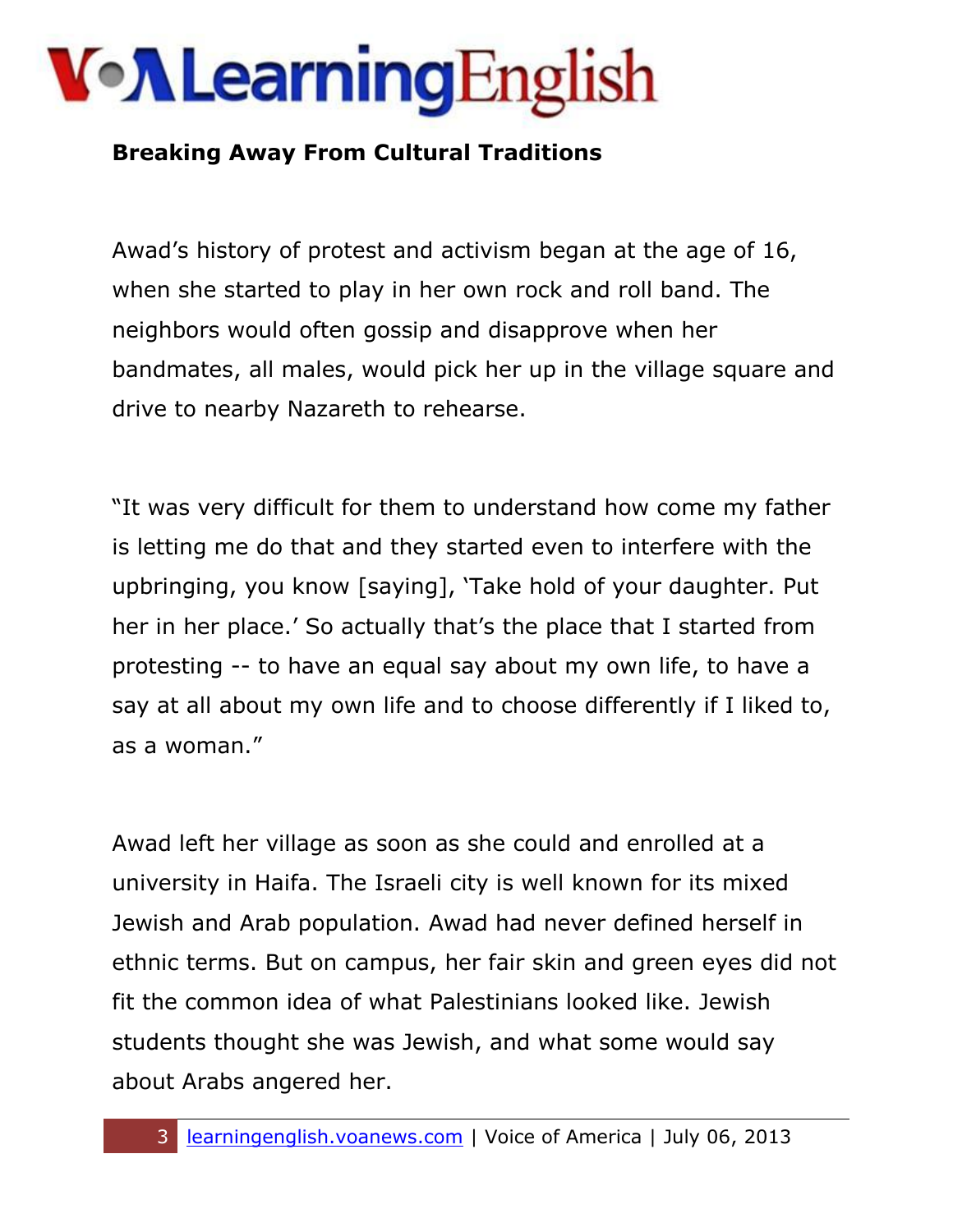"I suddenly started to realize how much racism there is against Palestinian citizens of Israel and I'm hearing this and my blood is boiling in my veins!"

Awad is well known in Israel and Europe for her songs about life and love. But she is possibly best known for her songs about peace, justice and equality. In 2009, she and Jewish Israeli singer Noa were chosen by the Eurovision Song Contest to sing her song "There Must Be Another Way." The song is about building peace between their two peoples.

But Awad says her hopes go far beyond relations between Israelis and Palestinians.

"I believe that we have to go together as a human race and try to figure out how we share these resources of this poor planet that we're on."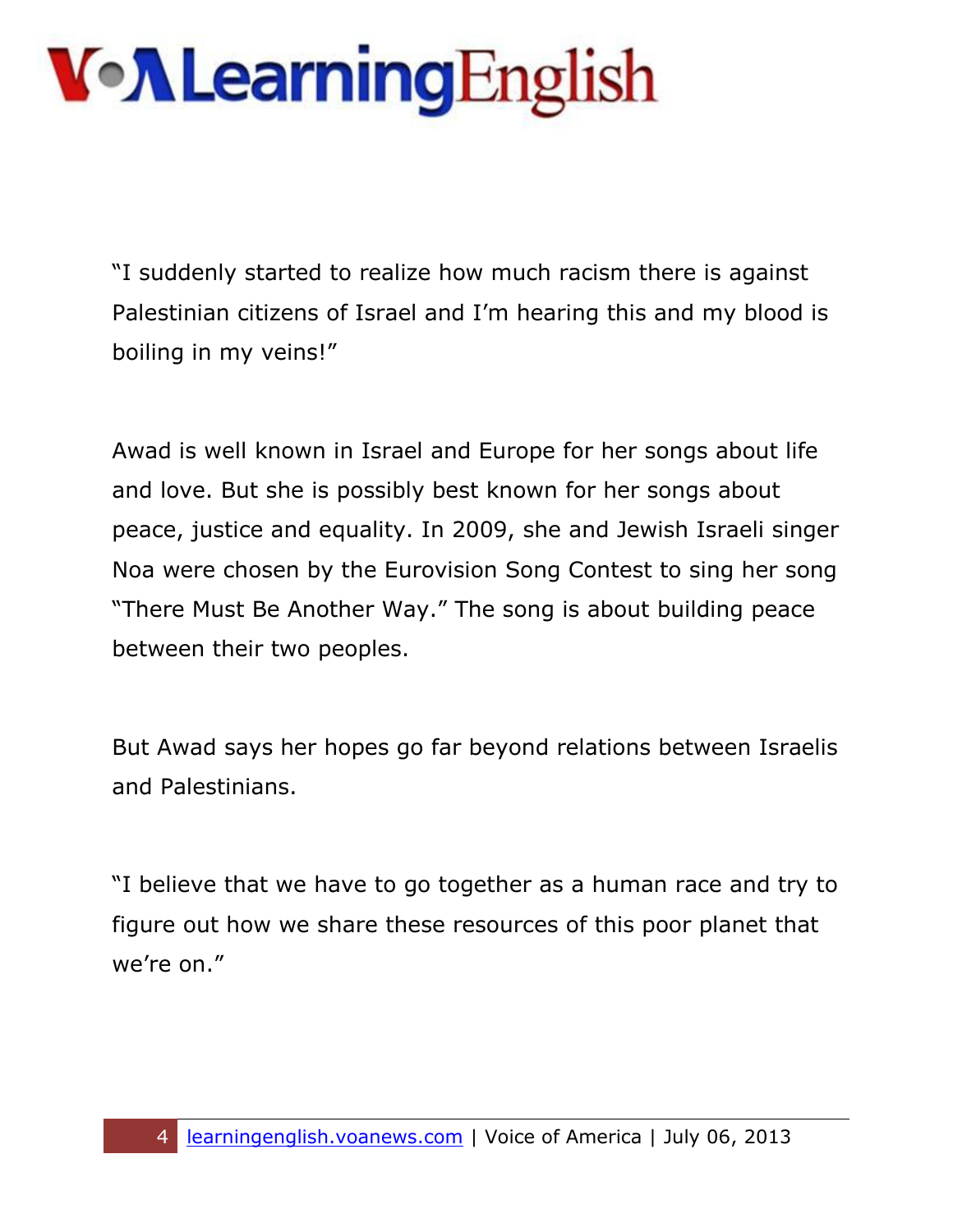These

days, one of Mira Awad's favorite instruments is a friend's cracked flute that she saved from the trash. The Arab Israeli singer says she has learned to honor life's imperfections. She says it is through such cracks that the light can shine through.

You are listening to As It Is, from VOA Learning English. I'm June Simms.

Today is a historic day for baseball fans across the United States. It was on this day in 1933 that Major League Baseball held its first ever All-Star Game. The game was held at Comiskey Park in Chicago, Illinois. Legendary baseball player "Babe" Ruth -- who was well known for his career records in homeruns, slugging percentage and runs batted in -- led the American League as they defeated the National League 4-2.

And that is As It Is. Thanks for sharing part of your day with us. We invite you to share your ideas with us as well. Email your questions or comments to [learningenglish@voanews.com.](mailto:learningenglish@voanews.com)

For the latest on what's happening in the world, VOA news is coming up at the beginning of the hour Universal Time.